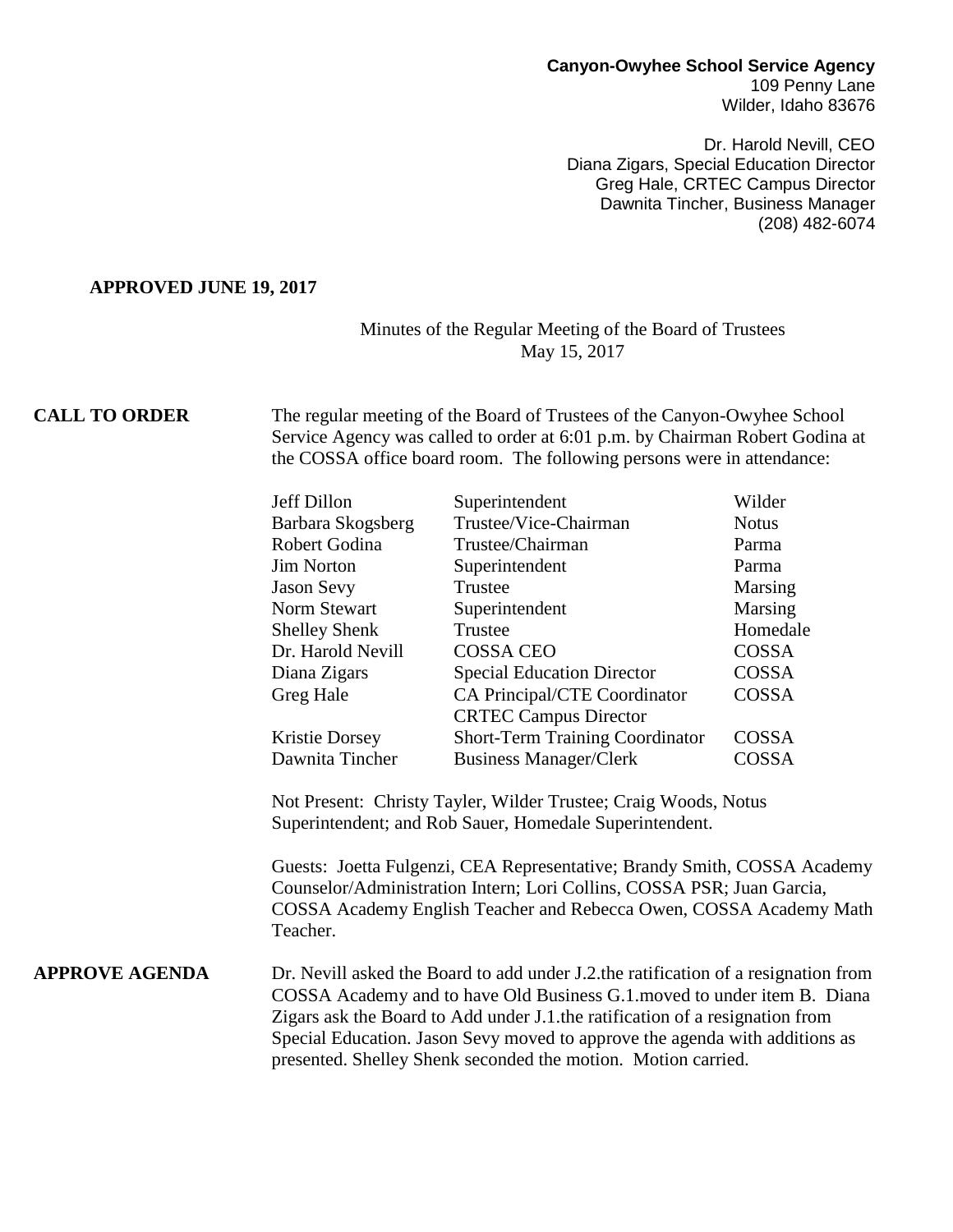**OLD BUSINESS** Barbara Skogsberg arrived at 6:14 p.m.

Building Lots Keller Williams realtors addressed the Board stating that they have a desire to purchase the two properties currently owned by COSSA in Wilder and Dr. Nevill stated that he had another builder who was also interested. The Board recommended that we confer with legal counsel to determine appropriate action. Jeff Dillon moved to table the sale of property by COSSA until further information can be obtained. Barbara Skogsberg seconded the motion. Motion carried.

**EXECUTIVE SESSION** Chairman Robert Godina announced that the next order of business would be Executive Session to consider the evaluation, dismissal or disciplining of, or to hear complaints or charges brought against a public officer, employee, staff member or individual agent, or public school student and the examination of records exempt from public disclosure as allowed by Idaho Code 74-206  $(1)(b)$ &(d). After a full and complete discussion upon motion duly made by Barbara Skogsberg and seconded by Jason Sevy the following resolution was presented:

> Be it resolved that the Board of Trustees of the Canyon-Owyhee School Service Agency will recess from a public meeting into executive session pursuant to Section 74-206 Idaho Code, to consider the evaluation, dismissal or disciplining of, or to hear complaints or charges brought against a public officer, employee, staff member or individual agent, or public school student as allowed by Idaho Code 74-206 (1)(b) and the examination of records exempt from public disclosure as allowed by Idaho Code 74-206 (1)(d). Be it further resolved that following executive session the board will reconvene in public session for the purpose of conducting further business or for adjournment of the meeting. Roll call vote being conducted on the above and foregoing resolution and the same having been counted and found to be as follows: Wilder- Aye, Notus- Aye, Parma – Aye, Marsing- Aye, Homedale- Aye, Chairman Godina declared said resolution adopted.

> The minutes of the Executive Session of COSSA: The Board of Trustees having properly recessed from open session pursuant to Section 74-206 Idaho Code, directly thereupon convened into an executive session at 6:25 p.m. on the 15 th day of May 2017 at the COSSA office board room, Wilder, Idaho to consider personnel and student issues as authorized by Section 74-206(1)(b) &(d), Jeff Dillon, Barbara Skogsberg, Robert Godina, Jim Norton, Jason Sevy, Norm Stewart, Shelley Shenk, Brandy Smith, Dr. Harold Nevill, Diana Zigars, Greg Hale, and Dawnita Tincher were present at the Executive Session. The Board then entered into discussion of the matter for which the Executive Session was held.

> There being no further discussion concerning the subject matter of the Executive Session, at 6:34 p.m. Chairman Godina reconvened into open session.

# **EXECUTIVE SESSION** Barbara Skogsberg moved to ratify the placement of "Employee A" on paid **ACTION**(S) administrative leave for the remainder of the school year by Dr. Nevill. Jason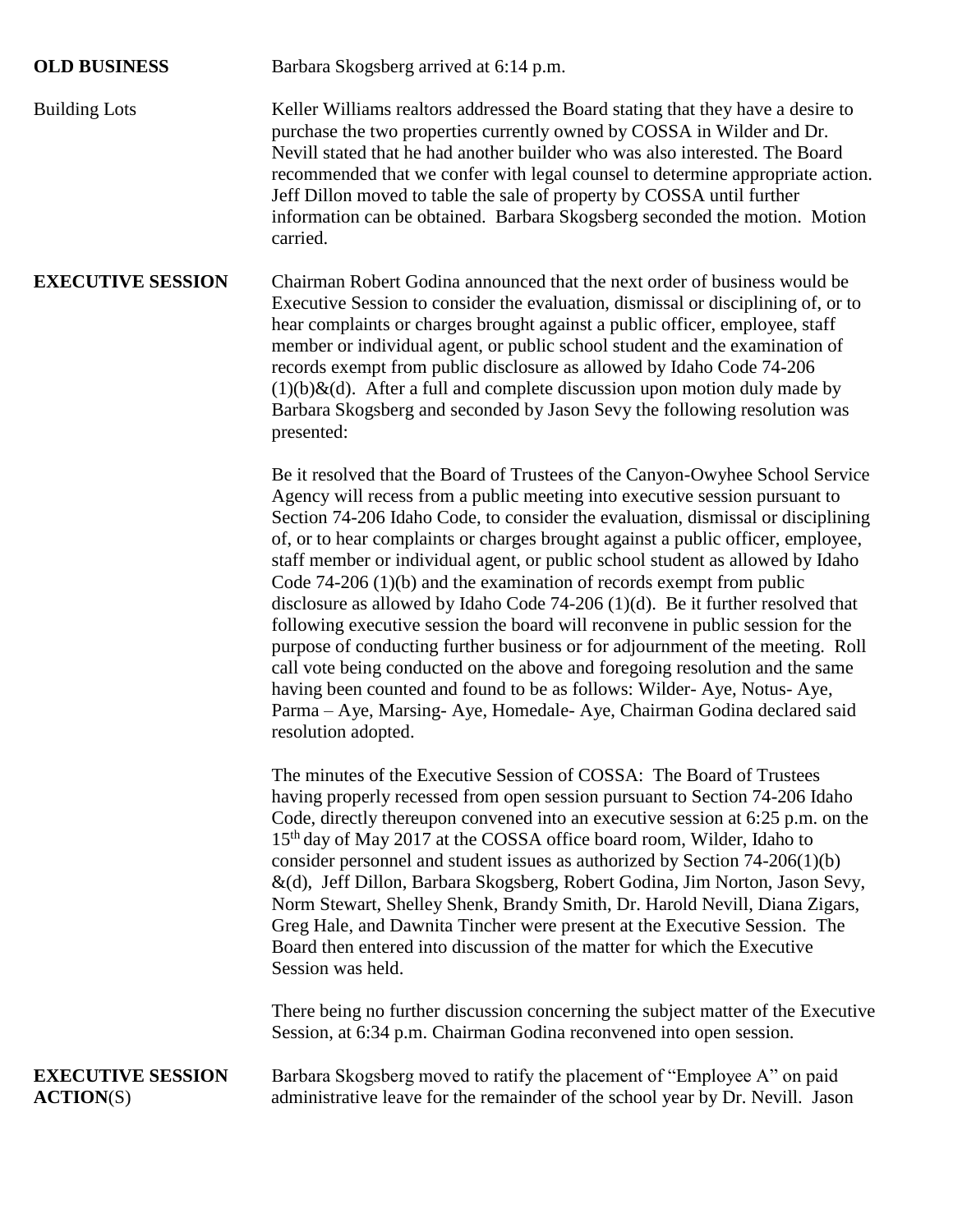|                                | Sevy seconded the motion. Motion carried.                                                                                                                                                                                                                                                                                                                                                                                                                                                                                                                       |
|--------------------------------|-----------------------------------------------------------------------------------------------------------------------------------------------------------------------------------------------------------------------------------------------------------------------------------------------------------------------------------------------------------------------------------------------------------------------------------------------------------------------------------------------------------------------------------------------------------------|
| <b>APPROVE MINUTES</b>         | Jason Sevey moved to approve the minutes for the regular board meeting<br>on April 17, 2017 as presented. Shelley Shenk seconded the motion. Motion<br>carried.                                                                                                                                                                                                                                                                                                                                                                                                 |
| <b>BILL SCHEDULE</b>           | Barbara Skogsberg moved to approve the bill schedule as presented. Jason Sevy<br>seconded the motion. Motion carried.                                                                                                                                                                                                                                                                                                                                                                                                                                           |
| <b>NEW BUSINESS</b>            |                                                                                                                                                                                                                                                                                                                                                                                                                                                                                                                                                                 |
| <b>CEA</b>                     | Joetta Fulgenzi told the Board that the end of the year COSSA celebration went<br>very well and stated that Special Olympics did very well on the "Dumpster"<br>Dive" that was held last month bringing in \$2,240.00 for them to use for their<br>Twin Falls trip next month.                                                                                                                                                                                                                                                                                  |
| <b>Business Office</b>         | Business Manager Dawnita Tincher stated to Board that Bowen Parker Day<br>CPA's has decided to retire from doing audits for school districts. He has<br>contacted Quest CPA's out of Payette regarding taking on COSSA as a client<br>for this year and Quest will send out an agreement as soon as they can. It will<br>be for the same amount (\$7,000.00) as what Bowen Parker Day CPA's charged.<br>Dawnita will email out the agreement to the Board members when she gets it.                                                                             |
| <b>Special Services Report</b> | Discussion was held regarding the Gifted/Talented funds given to districts<br>through House Bill 620 for gifted education. Jason Sevy moved to approve that<br>the COSSA consortium member school districts would flow through funds from<br>the Gifted/Talented allocation to COSSA for professional training and screening<br>for gifted and talented students and instructors. COSSA will be responsible to<br>account for how all monies give through House Bill 620 for gifted education<br>were spent. Shelley Shenk seconded the motion. Motion carried. |
| <b>Administrative Report</b>   | Dr. Nevill asked the Board to allow COSSA to enter into a one year<br>Memorandum of Agreement (MOA) making COSSA the fiscal agent for the<br>2017-2018 school year for the new Fruitland/Payette Career and Technical<br>School (CTS), called Treasure Valley Tech (TVT-Idaho). Barbara Skogsberg<br>moved to approve the MOA as presented. Jason Sevy seconded the motion.<br>Motion carried.                                                                                                                                                                  |
| Career & Technical/CRTEC       | Barbara Skogsberg moved to approve the proposed 2017-2018 COSSA<br>Academy & Career & Technical Education calendar as presented. Jason Sevy<br>seconded the motion. Motion carried.                                                                                                                                                                                                                                                                                                                                                                             |
|                                | Barbara Skogsberg moved to approve the proposed 2017-2018 CRTEC Bell<br>Schedule as presented. Jason Sevy seconded the motion. Motion carried.                                                                                                                                                                                                                                                                                                                                                                                                                  |
| <b>Short-Term Training</b>     | No additions to the submitted report.                                                                                                                                                                                                                                                                                                                                                                                                                                                                                                                           |